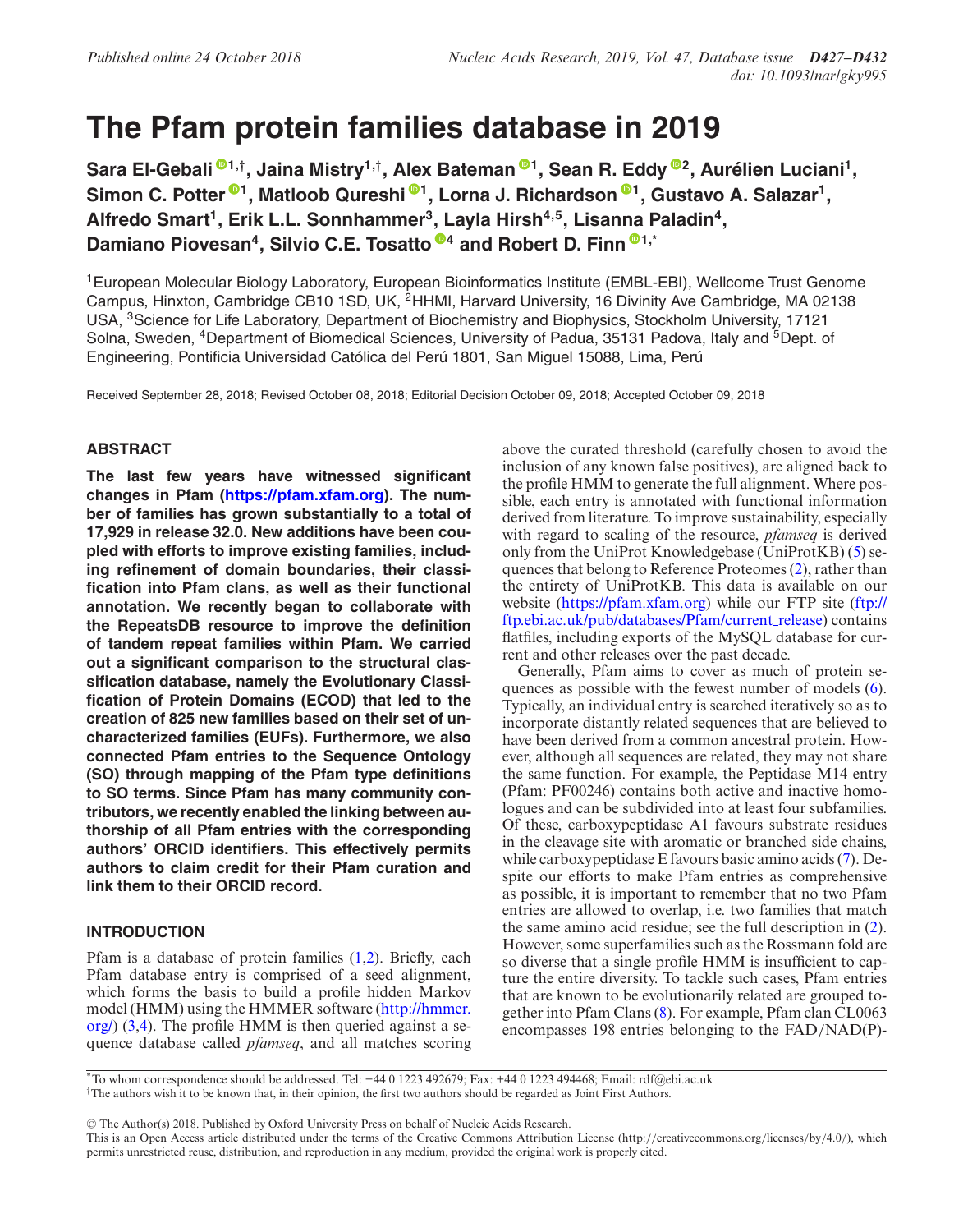binding Rossmann fold superfamily. Two Pfam entries from the same clan may overlap, but a post-processing step on the HMMER search results resolves these overlaps, ensuring that only one family matches to a particular region of a protein.

Each entry is tagged with one of six different *types* in Pfam: *family, domain, motif, repeat, coiled coil* or *disordered*, indicating the class of the functional unit being represented by that entry. Types *family* and *domain* are the most common (6,248 and 11,177 entries, respectively), comprising over 97.2% of all entries. Type *domain* is usually distinguished from type *family* by a known structure that indicates that the entry represents a single globular domain. However, the context of surrounding Pfam entries can delineate a conserved 'domain' in some cases.

Although minor changes have been made to the Pfam website since the last publication [\(2\)](#page-5-0), we have undertaken a number of efforts to improve the content as well as increase the breadth of Pfam entries. New users to Pfam are encouraged to follow the new Online Training 'Quick Tour' [that offers a primer to using the resource \(https://www.ebi.](https://www.ebi.ac.uk/training/online/course/pfam-quick-tour) ac.uk/training/online/course/pfam-quick-tour).

Here, we describe the most recent release of Pfam (version 32.0) and provide details on the underlying work that has contributed to the release. These include small yet important flatfile format changes, as well as providing better credit for authors of Pfam entries (both new and updated ones), many of whom are members of the Pfam user community.

### **P fam VERSION 32.0**

Pfam 32.0, which released in September 2018 contains a total of 17,929 entries. Of all the sequences in UniProtKB, 77.2% have at least one match to a Pfam entry, while 53.2% of all residues fall within a Pfam entry (termed sequence and residue coverage, respectively). The Pfam sequence and residue coverage of UniProtKB has remained fairly constant since Pfam 29.0 (released in 2015, wherein the corresponding UniProtKB sequence coverage was 76.1% and residue coverage was 54.8%) [\(2\)](#page-5-0). UniProtKB concurrently increased by 65 million sequences, a growth of 128%. On the other hand, the residue coverage of the reference proteomes in *pfamseq* significantly increased since Pfam 29.0. The sequence and residue coverage of the reference proteomes in Pfam 32.0 is 74.5% (an increase of 1.0%) and 50.1% (an increase of 3.1%), respectively. Between Pfam releases 29.0 and 32.0, the reference proteomes sequence database, and hence *pfamseq*, increased in size by 34 million sequences (a growth of 283%).

These new sequences cover an ever broader range of taxonomies, with the UniProtKB redundancy procedures [\(9\)](#page-5-0) ensuring that growth reflects increased diversity, rather than, for instance, additional strains of the same bacterial species. Thus, these coverage statistics have been maintained as a result of new sequences being matched by existing Pfam entries, and the generation of 1,664 new entries.

As mentioned previously, Pfam clans are a classification of Pfam entries that reflect their evolutionary relationships. We use both sequence and structural information to determine whether two Pfam entries should belong to the same

clan. As the volume of sequence and structure data is constantly expanding, adding entries to clans is an ongoing activity that parallels the detection of new relationships. We aim to ensure that Pfam entries and clan relationships are consistent with other structural classifications [e.g. CATH  $(10)$ , SCOP  $(11)$ ], and entries are consistent with each other within a clan, ideally having the same Pfam type and models of comparable sizes. Unlike entries which are not members of clans, two Pfam entries belonging to the same clan are allowed to overlap, i.e*.* the models can match the same region on a sequence as described earlier. These overlaps are then removed during a post-processing step, ensuring that only the most significant match (lowest E-value) is retained. Sequence regions that are in the seed alignment for an entry constitute an exception, in which case these remain with that entry.

There are 628 clans in total within Pfam 32.0, with 74 new clans added since Pfam 29.0. There has been a concurrent effort to identify relationships between Pfam entries. The number of entries belonging to clans has grown from 5,282 in Pfam release 29.0 to 7,001 in release 32.0 reflecting an overall increase of 1,719 entries (note: a small number of Pfam entries have been removed, merged and/or deleted). Although this number represents less than 40% of entries in Pfam, it corresponds to 74% of all sequence regions annotated by Pfam (an increase of 6% since Pfam 29.0). A small number of relationships have been detected solely based on sequence data. For example, using the Simple Comparison Of Outputs Program [\(12\)](#page-5-0), we performed a comprehensive "all-against-all" analysis that identified an additional 22 Pfam entries which were consequently added to a clan. However, the majority of the recent additional relationships between Pfam entries have been identified by comparison to the Evolutionary Classification of Protein Domains (ECOD) database [\(13\)](#page-5-0).

### **Improving the content of Pfam using ECOD**

ECOD is a hierarchical classification of protein domains based on evolutionary relationships determined from known structures. Detailed comparisons between Pfam (version 31.0) and a subset of ECOD (version 29) have guided the inclusion of the majority of the new Pfam entries, improved family definitions and entries added to clans. The F-group level (family level) in ECOD is primarily derived from Pfam, i.e. based on sequence similarity. This allows us to readily compare Pfam entries to the F-group entries in ECOD and follow higher levels of classification within ECOD (H-groups). In other words, we can group similar Pfam entries into clans based on comparing the ECOD Flevel grouping within the H-level. However, where no corresponding entry in Pfam is found, the ECOD resource generates an ECOD Unclassified Family (EUF) [\(14\)](#page-5-0). As such, these EUFs represented a source of potential new Pfam entries and thus, were compared in detail.

To incorporate the EUFs, we performed a search of the corresponding profile HMMs from ECOD against *pfamseq*. Significant matches (those with E-values < 0.001) were aligned back to the profile HMM to construct a new seed alignment based on *pfamseq*. This new seed alignment was in turn used to construct a new profile HMM and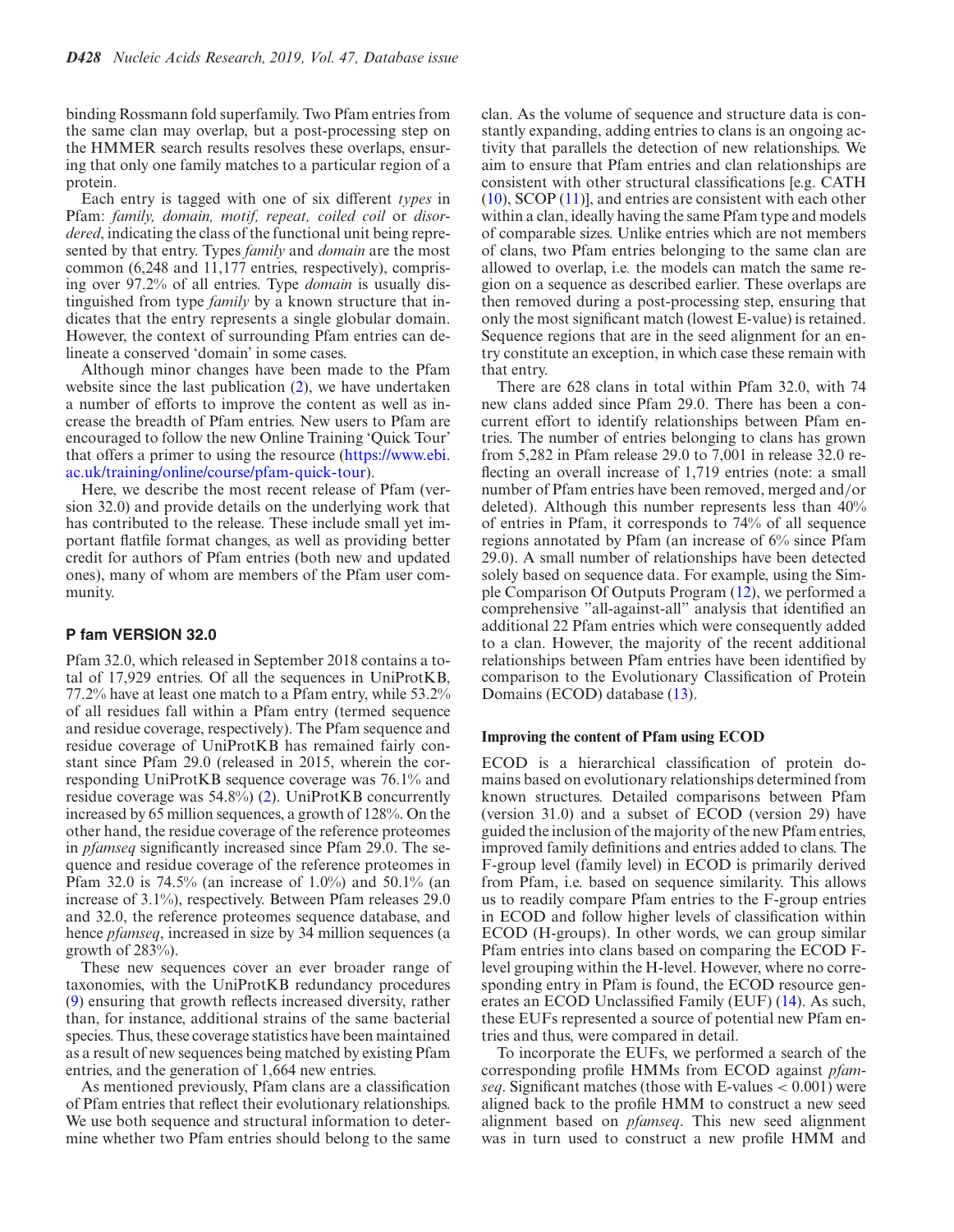then, searched as before. The resulting matches were then compared to Pfam to look for overlaps with existing entries and partitioned into two groups: (1) those that lacked any overlapping matches; and (2) those that contained one or more matches that overlapped with a pre-existing Pfam match. Those EUFs within group 1 were then subjected to curator-driven iterative searching as with any Pfam entry, to ensure that the family was as comprehensive as possible. This process resulted in some entries within group 1 overlapping with other EUFs within group 1, while few others overlapped with a Pfam entry and were subsequently moved to group 2; those that did not overlap after iteration were added to Pfam as new entries. Having exhausted this set, the overlaps with Pfam (group 2) were evaluated to understand the relationship with the EUFs.

In those cases where the domain boundaries were in concordance with Pfam, the Pfam entry was iterated in an attempt to incorporate the additional matches represented by the EUF. Iterating Pfam entries can be non-trivial, as it is not always possible to improve the sensitivity of the model without affecting the specificity. If the EUF-based entry was sufficiently large, the overlaps were resolved, typically by adding the family into an existing clan or creating a new clan. In other cases, the iteration of the Pfam entry would result in overlaps with non-homologous entries (e.g. significant terminal overlaps) and were no longer considered. When the domains were incongruent, the overlapping Pfam domain would be modified to prevent the overlaps. For example, Pfam entry DUF5328 (a 'domain of unknown function' [DUF], Pfam: PF17262) from Pfam 31.0 was identified as corresponding to two ECOD domains. Based on the ECOD domain boundaries for the Protein Data Bank (PDB) [\(15,16\)](#page-5-0) accession 4z7k (ECOD domain: e4z7kB2), we removed the N-terminal region of DUF5328 in line with the structural domain. This modified domain corresponded to the C-terminal domain of Cas6b proteins and was accordingly renamed to Cas6b<sub>-C</sub> (Pfam: PF17262), adding both functional annotation and literature references. Furthermore, the structural information prompted us to add it to the RAMPS-Cas5-like clan (Pfam: CL0362). Additionally, using the region of the structure N-terminal to PF17262 (ECOD family: EUF07099, version 29.0), we created a new Pfam entry called Cas6b<sub>N</sub> (Pfam: PF17955). Cas6b<sub>-</sub>N adopts a similar structure to Cas6b<sub>-C</sub> and was therefore also added to clan CL0362. Figure [1](#page-3-0) shows the change in the domain boundaries for PF17262 and the addition of the PF17955 entry between Pfam 31.0 and Pfam 32.0, on PDB structure PDB: 4z7k.

Due to the complex set of additions and changes to Pfam coupled with the multiplicity of EUFs added to new and existing entries, only a summary of the changes to Pfam are presented here. Overall, 825 new Pfam entries (50%) have been generated using ECOD, with over 400 existing entries changing their domain boundaries between Pfam releases 29.0 and 32.0. As indicated in Figure [1,](#page-3-0) this has helped us improve the consistency of Pfam domains with known structures and increase our coverage of them. As such, Pfam 32.0 now covers 87.1% of sequences and 73.8% of all residues represented by known structures found in PDB [\(15,16\)](#page-5-0) (9 May 2018). Again, it is important to note that the marginal increase  $\left($  < 1%) in both these coverage metrics since Pfam 29.0 must be evaluated in the context of the corresponding growth of PDB by 37% (105,494 sequences).

#### **Improvements to Pfam type definitions**

The Findable, Accessible, Interoperable and Reusable data principles [FAIR] [\(17\)](#page-5-0) are an important set of guidelines for data resource providers. One approach to improving interoperability is the adoption of ontologies which allow, for instance, biological terms to be captured and related to one another in both machine and human readable formats. This removes ambiguities over the meaning of these terms, thus simplifying comparisons across different resources. We continually try to identify areas where adherence to FAIR principles with respect to Pfam data could be improved. As such, we have adopted the use of the Sequence Ontology (SO) [\[http://www.sequenceontology.org/\]](http://www.sequenceontology.org/) to assign a SO identifier to each of the six different entry types in Pfam (see Table [1\)](#page-3-0). These SO terms are now included in both the Pfam website and flatfiles.

Further to the addition of SO identifiers to our types, we have reviewed type definitions for 400 Pfam entries between releases 29.0 and 32.0. This has primarily focused on cases with long profile HMMs (lengths over  $>300$ ) that are not of type *family*, those with known structures, or of inconsistent types within clans. During this survey, the single largest inconsistency within clans was found amongst those Pfam clans representing repeats.

#### **IMPROVING REPEAT DEFINITIONS IN Pfam**

The identification and detection of tandem repeat (TR) regions by sequence analysis is a challenging task for many reasons, including their relatively short size (typically  $<60$ ) aa), the degeneracy of the repeat at sequence level within a single protein, and the difficulty in accurately identifying the boundaries of each TR unit. Furthermore, repeats often correspond to areas of low compositional complexity, e.g. disordered regions, such that separating the two different signals can be challenging. Nevertheless, perfect repeats in engineered sequences do exist and ironically, often correlate with a tendency to be unstructured [\(18\)](#page-5-0). On the other hand, naturally occurring proteins are characterised by low sequence conservation between repeating units. Consequently, different strategies are applied for identifying and classifying them, which are described in more detail in the [following advanced online training course \(https://www.ebi.](https://www.ebi.ac.uk/training/online/course/repeats-pfam) ac.uk/training/online/course/repeats-pfam).

One approach is based on sequence homology detection: since sequence is conserved among evolutionarily related proteins, it is possible to use profile HMMs to identify repeats. This has been applied in Pfam TR model building with different representations of the repeat units, such as:

- (i) Building a profile HMM that represents the individual unit (the desired approach), such as the case described below for HEAT- like repeats.
- (ii) Including multiple consecutive repeat units' sequences in the seed alignment, since longer profile HMMs provide a better signal for the detection of true members. This strategy has been widely applied in cases like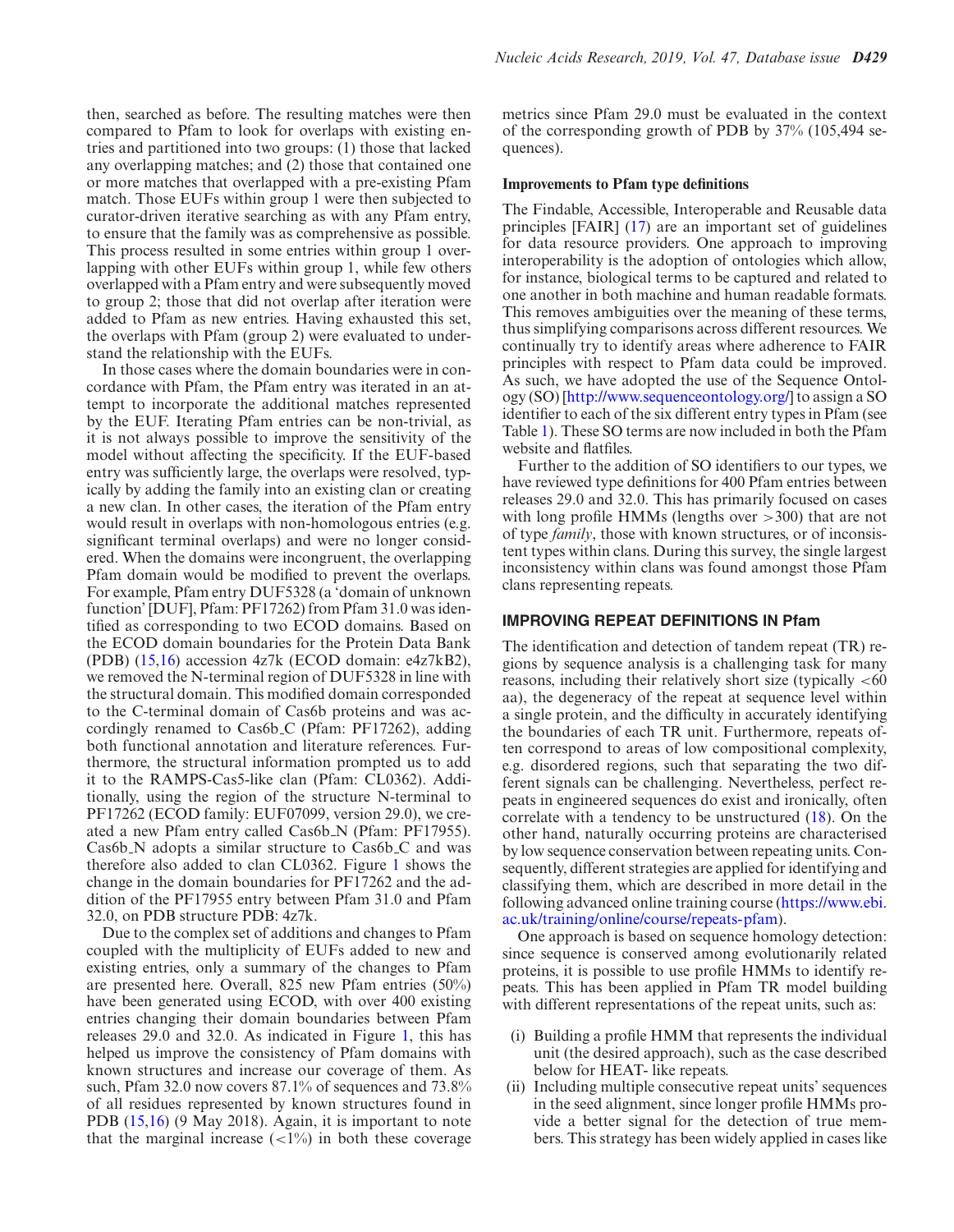<span id="page-3-0"></span>

**Figure 1.** The modification of the domain structure of PDB:4z7k (UniProt: A4FXZ3) between Pfam releases 31.0 and 32.0. The structure of PDB:4z7k is represented as a ribbon cartoon of the c- $\alpha$  backbone, with PF17262 coloured in pink. Regions not covered by Pfam are coloured grey. The new Pfam entry PF17955 is coloured blue. In release 31.0 (left panel), the domain boundaries for PF17262 (pink, PDB residues 67–217) extend into the N-terminal structural domain. The coverage of the same structure by Pfam 32.0 (right panel). The C-terminal domain, PF17262 (PDB residues 107–218) boundaries have been corrected and renamed from DUF5328 to Cas6b<sub>-C</sub>. A new Pfam entry PF17955, named Cas6b<sub>-N</sub> was created (blue, PDB residues 1–105) to represent the N-terminal domain.

**Table 1.** SO terms that have been added in Pfam 32.0 for each Pfam type

| Type        | SO id      | SO name                                       |
|-------------|------------|-----------------------------------------------|
| Coiled-coil | SO:0001080 | coiled_coil                                   |
| Disordered  | SO:0100003 | intrinsically_unstructured_polypeptide_region |
| Domain      | SO:0000417 | polypeptide_domain                            |
| Family      | SO:0100021 | polypeptide_conserved_region                  |
| Motif       | SO:0001067 | polypeptide_motif                             |
| Repeat      | SO:0001068 | polypeptide_repeat                            |

Leucine Rich Repeats or Ankyrin repeats (see Pfam: CL0022 and CL0465).

(iii) Creating a single profile that models the entire TR region.

The latter two strategies, although often more sensitive, can be less desirable because they lead to partial overlaps between detected repeats and/or the omission of some units. No single approach ensures the proper identification of the correct periodicity of the repeat nor the representation of the TR in its entirety. Indeed, the tendency of repeated sequences to diverge is especially true for flanking units, meaning that even long models representing the entire TR often fail to completely represent the TR region in Pfam.

In order to improve our repeat definitions in Pfam, we have established a collaboration with RepeatsDB [\(19\)](#page-5-0), a database focused on defining repeats in known structures. The strategy deployed by RepeatsDB is based on careful analysis of repeat structures where curators discern the start and the end of each repeat unit, as well as the number of repeats per structure. In conjunction with RepeatsDB, we can combine information available on repeats to consolidate our profile HMM models with structure information. This strategy is advantageous in numerous ways, including the identification of repeats not previously included in Pfam. Thus far, 39 new entries have been deposited in Pfam by the RepeatsDB curators. The RepeatsDB team are contributing to the revisions of Pfam repeat models to refine the boundaries of the repeat. For example, the Tal effector repeat (Pfam: PF03377) was altered to better agree with the known structural repeat. There is also an ongoing effort in grouping specific models representing the same structural unit within the same clan. This can be illustrated by the HEAT repeats, including the Importin HEAT-like repeat, which have six different and specific entries reflecting their high sequence diversity. The overall coverage can be increased by grouping the sequence models.

## **UPDATING ANNOTATION FOR DOMAINS OF UN-KNOWN FUNCTION**

If possible, whenever a Pfam entry is created, a meaningful name based on its function is assigned, i.e. Pfam identifier). Where there is little or no functional information available, we call the entry a DUF and assign a sequential number, e.g. DUF100. The entry is re-annotated and renamed once the link between experimental evidence indicating a function has been made for the DUF.

Between releases 29.0 and 32.0, we added annotation and updated the names of 272 DUF entries. The functional annotation for these entries is derived from a variety of sources, but primarily through the discovery of references of Pfam accessions and/or DUFs in literature searches, updates provided by the scientific community via our helpdesk (see below), and via comparisons to other databases. As previously mentioned, ECOD was used to update DUF5328 to Cas6b C (Pfam: PF17262) and was also used to rename DUF2945 to Hva1 TUDOR (Pfam: PF11160), after noting that the hypervirulence-associated protein 1 contains this domain. Furthermore, this entry was also added to the Tudor domain clan (CL0049). The majority of annotation updates have nonetheless come from InterPro curators. Pfam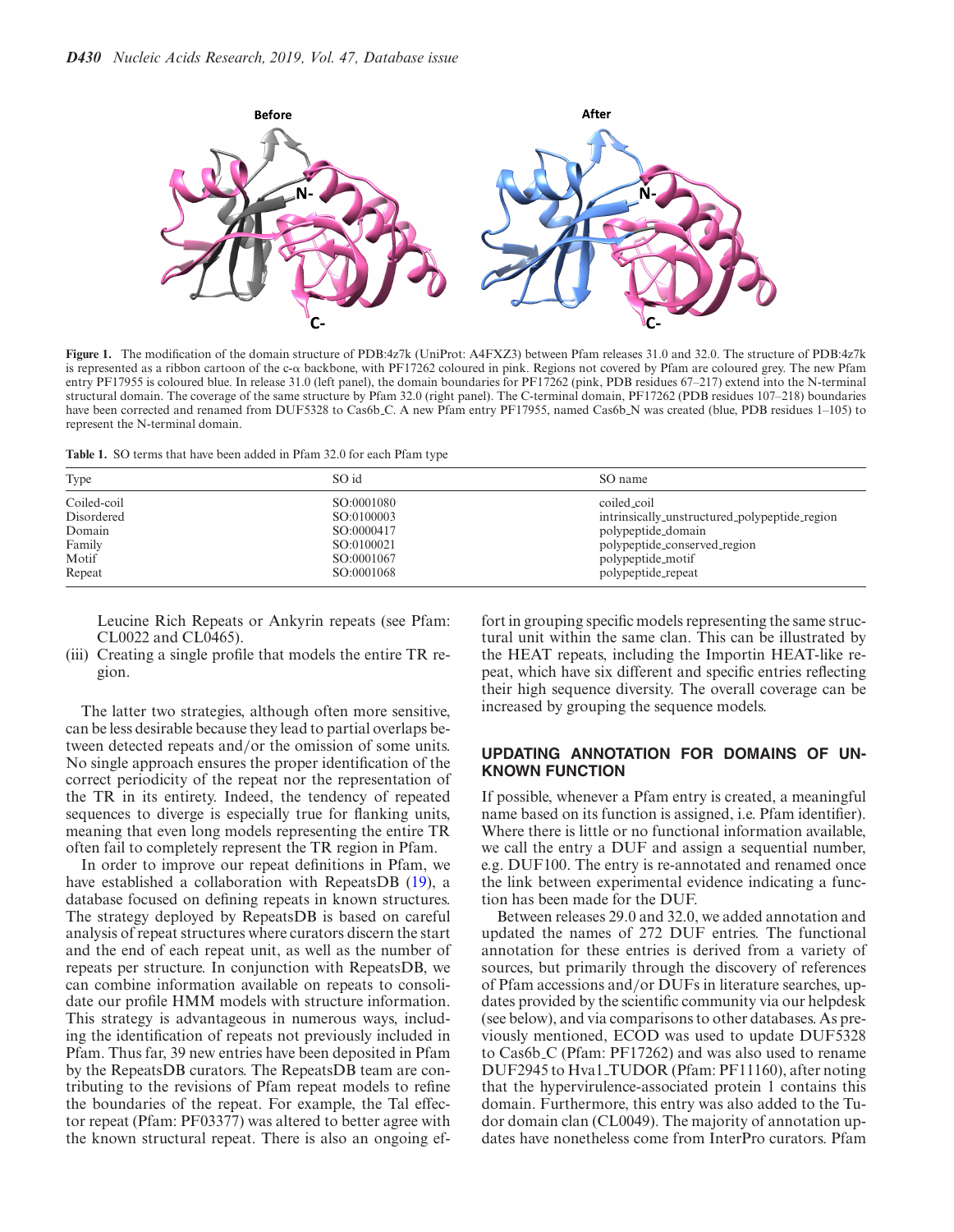<span id="page-4-0"></span>is part of the InterPro consortium, an amalgamation of 14 different expert databases [\(20\)](#page-5-0), which present a single, unified view of regions of functional importance in protein sequences. InterPro curators integrate related entries from different member databases into InterPro entries, in order to provide a single resource with comprehensive coverage and a range of functional annotations. Furthermore, InterPro is updated every month to the latest version of UniProtKB. Consequently, once Pfam entries are integrated, Inter-Pro curators are capable of identifying functions for DUFs based on the most recent sequence database update cycle, combined with the model information from the other member databases. The information is then returned to Pfam, enabling the entries in both resources to be consistently updated, ensuring efficient use of limited curation resources.

# **CREDITING AUTHORSHIP OF Pfam ENTRIES**

While much of the curation is performed by Pfam curators, we also rely on contributions from the wider scientific community. We frequently receive major annotation updates and suggested new Pfam entries from users of this resource, see [https://www.ebi.ac.uk/training/online/course/](https://www.ebi.ac.uk/training/online/course/pfam-database-creating-protein-families) pfam-database-creating-protein-families for more details on creating Pfam style entries. Others within the scientific community regularly provide bulk submissions for both existing and new entries. To recognize the contribution made by all Pfam curators and encourage more users to submit their work in a free and open format, we have extended our author lines ('#=GF AU' prefixed lines in the STOCKHOLM formatted flatfiles) to include, where possible, the authors' Open Researcher and Contributor identifiers, termed ORCID [\(https://orcid.org/\)](https://orcid.org/). ORCIDs provide persistent identifiers that link researchers to their various scholarly activities. To date, these identifiers have primarily been used to link researchers to their publications, but the ORCID system has been extended to allow the tagging of other works, such as peer review and contributions to databases. Of the 313 unique Pfam authors, just over half (161) have an associated ORCID. However, 97% of Pfam entries have at least one author with an ORCID. To prevent entries being claimed against the wrong profile, we request authors to supply their ORCID IDs along with their contributions which are then included in our database. Once a link is established between an ORCID and Pfam entry, the researcher can link their Pfam contributions to their ORCID profile by claiming them via the EBI-Search system [\(21\)](#page-5-0) (see the 'Authorship' page in the help section of the Pfam website <https://pfam.xfam.org/help> for more details on claiming entries). The Pfam website has been updated to provide a link to each author's ORCID profile. Furthermore, these OR-CIDs are also included in the flatfiles available via the FTP site, where each author is now displayed on a separate line, rather than the concatenated list previously provided. This is an important step in recognizing the substantial volume of curation by relatively few scientists over the past 20 years of Pfam's existence.

# **DISCUSSION**

While Pfam constantly endeavours to remain comprehensive, there exists nearly 25% of sequences in *pfamseq* that are pending annotations by Pfam. The addition of hundreds of new entries has made little impact on the fraction covered, primarily due to the expansion of the sequence databases, thereby demonstrating the continual need for curation of new Pfam entries. We hope that the increased recognition that our contributors receive will encourage greater participation from the scientific community. In addition to the net gain of 1,647 entries, there has been significant focus on increased residue coverage and improving the boundaries and sensitivity of existing entries.

Despite our continual efforts to rename DUFs based on functional information found in both the scientific literature and other protein family databases [\(22\)](#page-5-0), the fraction of Pfam entries with no known function has increased over the past decade. The current Pfam 32.0 release contains 3,961 DUFs (corresponding to 22% of all entries), in addition to entries that have not been labelled as DUFs, since they are referred to by common names derived from literature [e.g. HCMV\_UL124 (Pfam: PF17609) is a family of viral membrane glycoproteins of unknown function]. We estimate that over a quarter of Pfam entries lack an experimentally validated function, highlighting the desperate need for more high-throughput functional screening of proteins. In the meantime, hierarchical classifications of proteins such as Pfam clans, have expanded substantially over the past 5 years, with 74% of all Pfam regions now belonging to a clan. Linking DUFs to functionally characterized members within a clan can provide important insights into the potential role of these functionally uncharacterized sequences. This, coupled with new approaches to functional prediction of protein family function, will be essential to bridge the experimental gaps.

# **ACKNOWLEDGEMENTS**

We would like to thank the various members of the EMBL-European Bioinformatics Institute training team for their assistance in developing the online training materials. We would also like to thank Johanna McEntyre for facilitating the work on ORCIDs and Shriya Raj for help in preparation of the manuscript.

# **FUNDING**

European Union's Horizon 2020 research and innovation programme [654039]; the Wellcome Trust [108433/Z/15/Z]; the Biotechnology and Biosciences Research Council [BB/L024136/1]; the European Molecular Biology Laboratory core funds; the European Cooperation in Science and Technology COST Action [BM1405 NGP-net]; the National Human Genome Research Institute of the US National Institutes of Health [R01-HG009116 to S.R.E.]. Funding for open access charge: the Wellcome Trust and Research Councils UK (RCUK).

*Conflict of interest statement.* None declared.

## **REFERENCES**

1. Sonnhammer,E.L., Eddy,S.R. and Durbin,R. (1997) Pfam: a comprehensive database of protein domain families based on seed alignments. *Proteins*, **28**, 405–420.